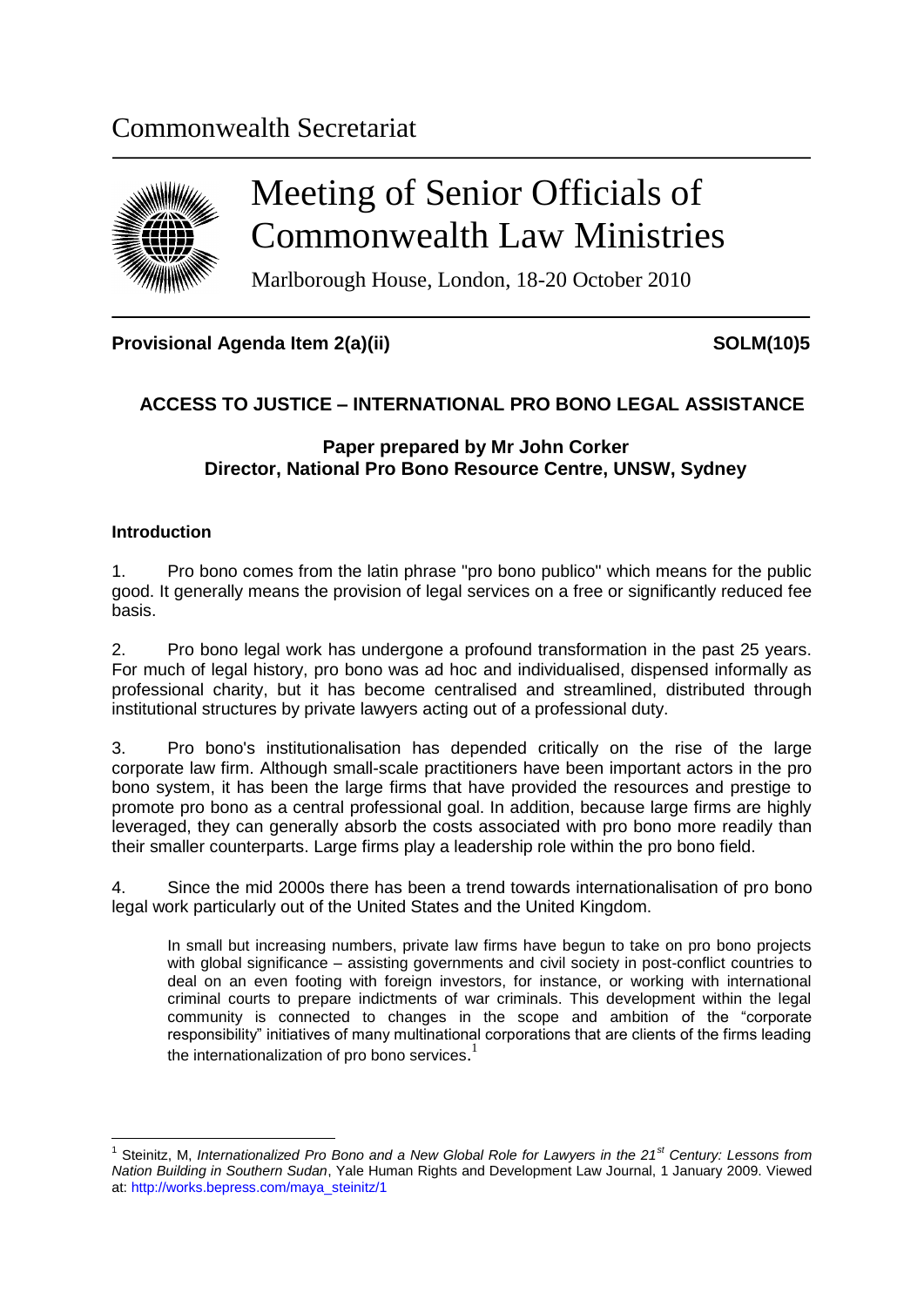5. The increasing globalisation of law firms has been a factor in this trend. United States firms who opened offices in London in the past 10 years brought a strong pro bono culture with them. These large firms have increasingly had a focus on doing work for large corporate clients who operate in a number of overseas countries. The internationalisation of pro bono has followed this trend in general practice. Some firms have sought pro bono work that matches their lawyers" legal skills e.g. looking for pro bono projects that require expertise in areas of cross border transactions and agreements, joint venture negotiations, advice on corporate restructuring and international trade agreements.

Corporations have in past years taken on more and more ambitious projects in areas previously considered the exclusive domain of the public sector, laying the groundwork for ... international law firms, to enter into ... the domestic public sphere of post-conflict societies and developing countries. Both of these converging trends, it should be noted, are part not only of globalization generally, but specifically of the erosion of the distinction between the private and the public spheres in international affairs.<sup>2</sup>

6. This trend in pro bono activity has not gone unnoticed by government or legal professional organisations. The UK Attorney-General"s International Pro Bono Committee was established in January 2007. The Council of the International Bar Association (IBA) made its first Pro Bono Declaration in October 2008<sup>3</sup>. In Australia, the Attorney-General's International Pro Bono Advisory Group was set up in July 2009.

7. The IBA Pro Bono Declaration calls on governments to:

promote and support the pro bono efforts of the legal profession in their countries and to desist from in any way deterring the provision of such service. Further, governments should assist and encourage pro bono legal service, through measures such as treating it as not being subject to tax, and where such service is presently taxed, such taxes should be rescinded<sup>4</sup>.

8. Importantly a number of brokers, matchmakers and clearing houses for international pro bono legal work have become established during this period and have developed knowledge and expertise. The answer to the question, "What role can Commonwealth Law Ministers usefully play in assisting international pro bono legal work?" should be arrived at after gaining an understanding of how and where these organisations operate.

9. Separately, and perhaps due to an increased focus on human rights laws and policies internationally and the Rule-of-Law movement, counsel have increasingly appeared pro bono in international courts and tribunals and the appeal courts of overseas countries, particularly in "public interest" cases e.g. cases involving Australians facing the death penalty in a foreign court or an issue of constitutional law in the European Court of Human Rights. Counsel have also provided important verbal and written legal advice as part of pro bono projects and programmes. It is important to acknowledge that counsel are self-employed and so, in doing work on a pro bono basis, bear the opportunity and associated costs personally unlike a law firm lawyer who continues to be paid by their firm.

10. International pro bono work is generally considered to be legal work that is focussed outside of the country where the lawyer is based. However this still means that much of the legal work is carried out in the country where the lawyer is based, as is the legal work done for organisations whose focus is on programmes in developing countries but which are often based in the same country as the lawyer.

<sup>&</sup>lt;u>\_\_\_\_\_\_\_</u><br><sup>2</sup> Ibid..

<sup>3</sup> International Bar Association Pro Bono Declaration Approved by the IBA Council October 2008

<sup>4</sup> Ibid , paragraph 8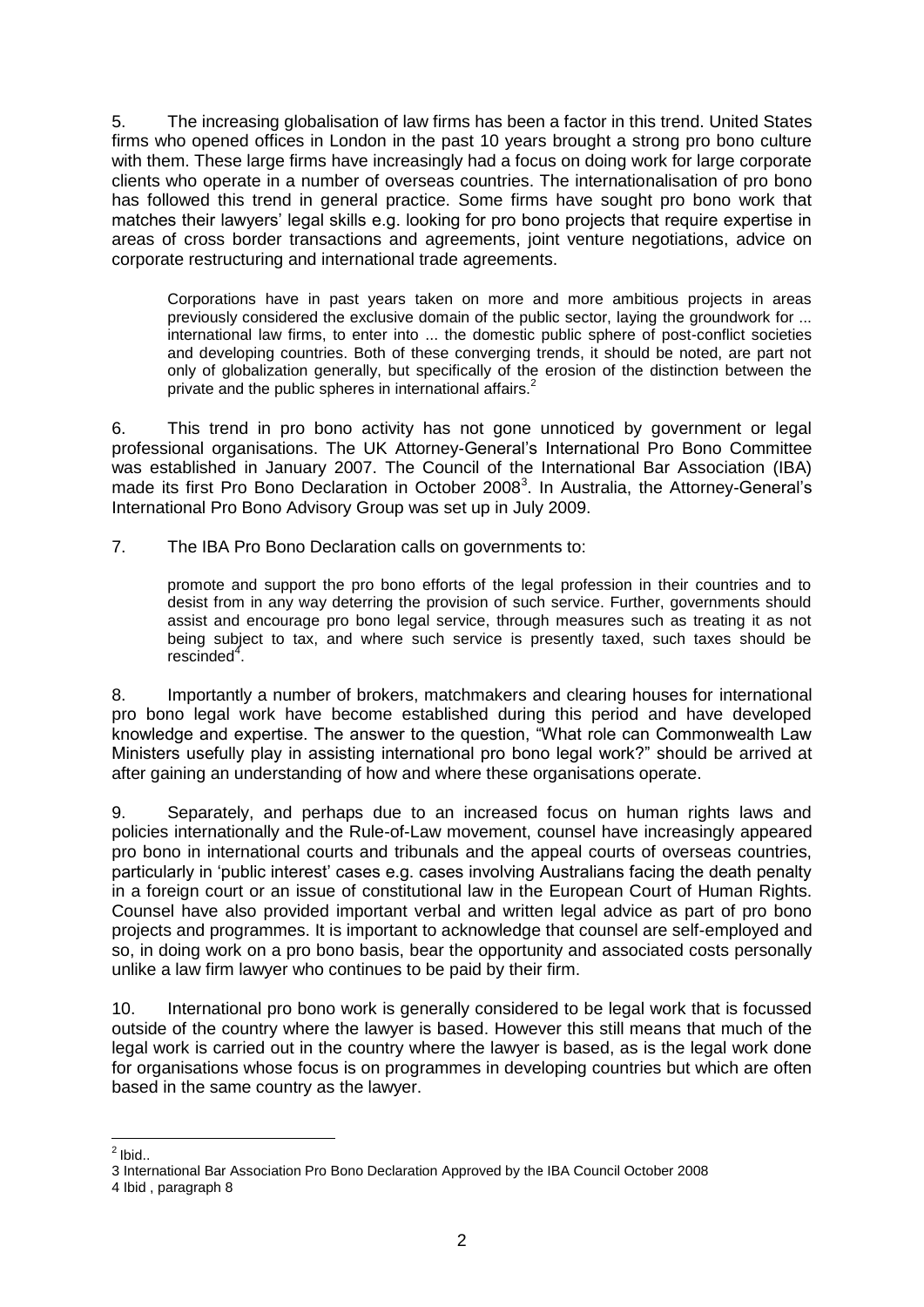#### **Law Firm Activity**

11. Large law firms are distinct from their partners and possess corporate identity. Their pro bono programmes are carefully planned and managed and are an integral part of the overall operation and identity of the firm.

12. Most pro bono practices of large firms are managed by a full time pro bono coordinator who may be a partner of the firm. Some firms also have a pro bono committee that oversees the firm"s pro bono practice and sets the policy in relation to areas of focus for the practice and may decide whether the firm will take on a particular matter.

13. The development of large-firm pro bono programmes over the past 15 years has reflected the dual imperatives of public service and professional interests. A recent United States study finds that pro bono programmes in practice are profoundly shaped by the interests of law firm lawyers, evident in the emphasis placed on the satisfaction of lawyers rather than clients, and the focus on quantity over quality or social impact. In addition, the study finds that pro bono participation is increasingly adapted to the economic needs of the firms through efforts to enhance training, reduce costs, and promote fee-generating work $5$ .

#### *Criteria*

1

14. Criteria that may be applied in deciding whether a firm agrees to take on a pro bono matter vary from firm to firm. Some firms have particular areas of focus and matters falling outside those areas are unlikely to be taken on.

An example of one large Australian firm's criteria for accepting a matter are as follows<sup>6</sup>:

- (a) The work must either:
	- (i) establish or preserve the rights of those who cannot afford professional legal advice without subsidy (other than in respect of purely -commercial disputes), the disadvantaged or marginalised, or classes of persons who otherwise deserve public support; or
	- (ii) seek to further a particular public good, correct a perceived injustice or otherwise address issues which are of broad community concern; or
	- (iii) assist non-profit organisations having objects for the benefit of the public, sections of the public or the natural world; or
	- (iv) improve the laws or the administration of the legal system from the perspectives of availability, efficacy, equity or justice (including through law reform participation and legal education).
- (b) The work must be in the form of providing legal advice, representation or using legal skills. For example, community service is not regarded as being of a pro bono nature for this purpose but time spent by members of the firm where our legal skills and training are used other than for a specific matter will generally be recorded by the firm.
- (c) The matter does not create a legal conflict of interest with another existing or former client of the firm. Commercial conflicts may impact on the decision to act if the nature of the matter or the identity of any current client or the pro bono client is such as to warrant the firm not acting. The committee will consider whether commercial conflicts can be dealt with by receiving the consent of the fee paying client.

6 Anderson J, *The Australian Pro Bono Manual, A practice guide and resource kit for law firms,* National Pro Bono Resource Centre 2005 at p. 137 available at

<http://www.nationalprobono.org.au/probonomanual/page.asp?sid=3&pid=33>

<sup>5</sup> Cummings Scott L and Rhode, Deborah, *Managing Pro Bono: Doing Well by Doing Better*, Fordham Law Review, Vol 78 (2010) found at<http://www.escholarship.org/uc/item/8c99w341>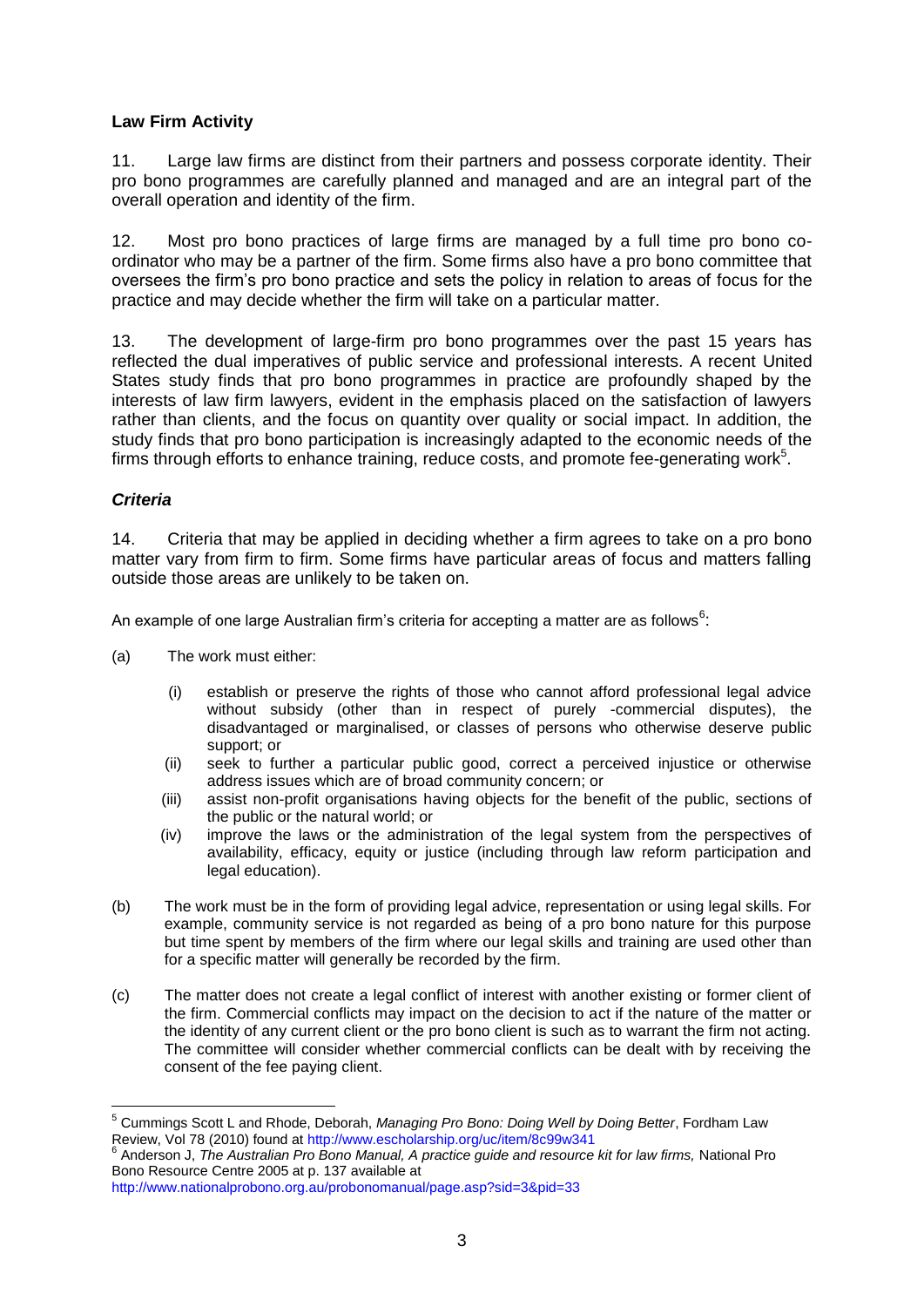(d) The matter falls within the professional expertise of the partner who will be responsible for it.

In complex matters additional criteria may be applied such as means and merits tests and, when considering litigious matters regard may be had to future staffing availability. In controversial or difficult decisions, managing partner sign off may be sought and where the matter is sizeable then executive or deputy executive partner sign off will be sought to confirm firm capacity.

#### **Types of pro bono work**

15. There is a diverse range of international pro bono work. Clients may be individuals, charities, development or aid organisations, other NGOs or governments.

16. Legal work might include training, preparation of legal information/summaries of legislation, legal research, advising, negotiation, drafting, representation or advocacy. The UK Statement of Principles on International Pro Bono Work includes advocacy training, judicial assistance, and lectures on key areas of law and legal development within the definition of international pro bono work.

17. International "mega law firms," as well as other sections of the Anglo-American private law sector, are increasingly undertaking ambitious and cutting-edge pro bono legal representations in post-conflict situations, emerging democracies, and emerging markets<sup>7</sup>. Much of this work can be broadly described as rule-of-law development.

18. National disasters have also mobilised lawyers to provide co-ordinated pro bono legal responses such as the current response to the Haiti earthquakes or the Victorian bushfires in Australia in 2009. Co-ordination of these efforts is essential and has been done well by existing agencies. With disasters, lawyers are motivated to help by the clear and immediate demonstration of unmet legal need and an assessment that they possess the requisite skills to be able to help.

19. International pro bono also includes in-country volunteering programmes where individual lawyers take on opportunities to provide pro bono legal work with a government or NGO in a particular country for period of months. This work is also usually co-ordinated by an intermediary agency.

#### **Need and Capacity in Commonwealth Nations**

20. The Commonwealth consists of 54 independent sovereign states comprised mainly of developing and emerging nations, with over 94 per cent of its population living in Asia and Africa. There is considerable unmet legal need in many, if not all, of these countries. However this need will be diverse depending on the client, who may be the government of a developing country, an individual facing injustice or an NGO with a specific mission.

21. Like all successful pro bono legal work it must be client-focussed, respond to local need, and be carefully matched with an appropriate pro bono provider to obtain the best outcome. In developing countries some legal need is met by law firms paid through aid programmes. Aid funds (particularly to governments) may be used to pay for legal work as part of country development and assistance programmes and firms are aware of this.

1

 $7$  Note 2 above [ $*211$ ] International pro bono in context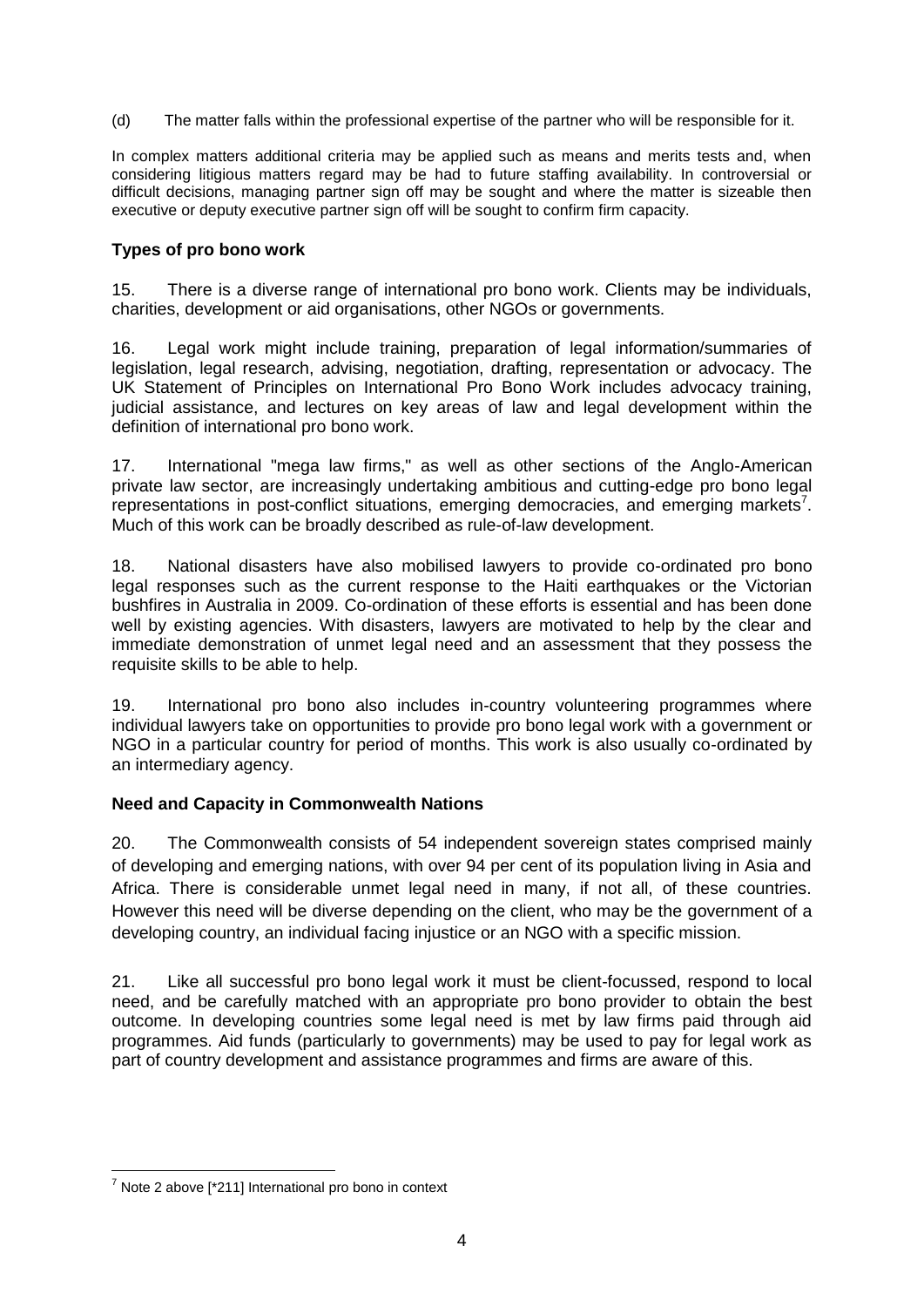22. To the best knowledge of the author, the only Commonwealth countries that have some form of developed legal pro bono culture are the United Kingdom, Australia, New Zealand, Canada and South Africa with most of the international pro bono legal work being done by law firms based in the United Kingdom.

23. For lawyers in small Commonwealth countries specialisation in an area of law is not possible as evidenced by the lawyer/citizen ratio in some countries. For example there is a lawyer for every 130 people in the UK compared to Samoa, where there is one for every 2000 people<sup>8</sup>. Lawyers have to handle a full range of matters. These lawyers could perhaps be supported in specialist areas by large firm pro bono but this takes time and co-ordination.

24. It is a common experience of many pro bono providers that developing nations find it difficult to put together any substantial pro bono projects and rather rely on external organisations to create projects.

#### **Existing Co-ordination**

<u>.</u>

25. Pro bono service delivery depends on an infrastructure to connect firms with opportunities, a network of organisations that support and facilitate pro bono programmes, and an intra-firm co-ordinating system to take in and distribute cases to lawyers.

26. With the recent interest and growth in international pro bono, some existing pro bono brokers and matchmakers have expanded their vision and function to embrace cross-border work and new organisations, committees and Advisory Groups have been established with the sole purpose of facilitating international pro bono legal work.

27. A detailed understanding by the Commonwealth of the role, structure, aims and operations of the non-government entities is crucial in order for it to play a constructive role in facilitating international pro bono legal work.

28. This is recognised in the UK Statement of Principles as follows<sup>9</sup>:

- C1 International Pro Bono Legal Work will often be more effectively delivered through coordinating the relationships between the judiciary, lawyers, pro bono organisations, government, professional bodies, and not-for-profit agencies.
- C2 The coordination referred to at C1 includes coordination with International Pro Bono Legal Work contributed by other countries and by international organisations and agencies.

29. What follows is a short brief on these key international organisations, and agencies arranged in order of United States, United Kingdom, Europe and then Australian based organisations.

<sup>8</sup> Rt Hon.Don McKinnon, Commonwealth Secretary-General, *Opening Speech, Meeting of Law Ministers and Attorneys General of small Commonwealth jurisdictions* (London, October 4, 2007). <sup>9</sup> Found at

http://www.internationalprobono.com/declarations/item.1254-UK\_Attorney\_Generals\_Pro\_Bono\_Declaration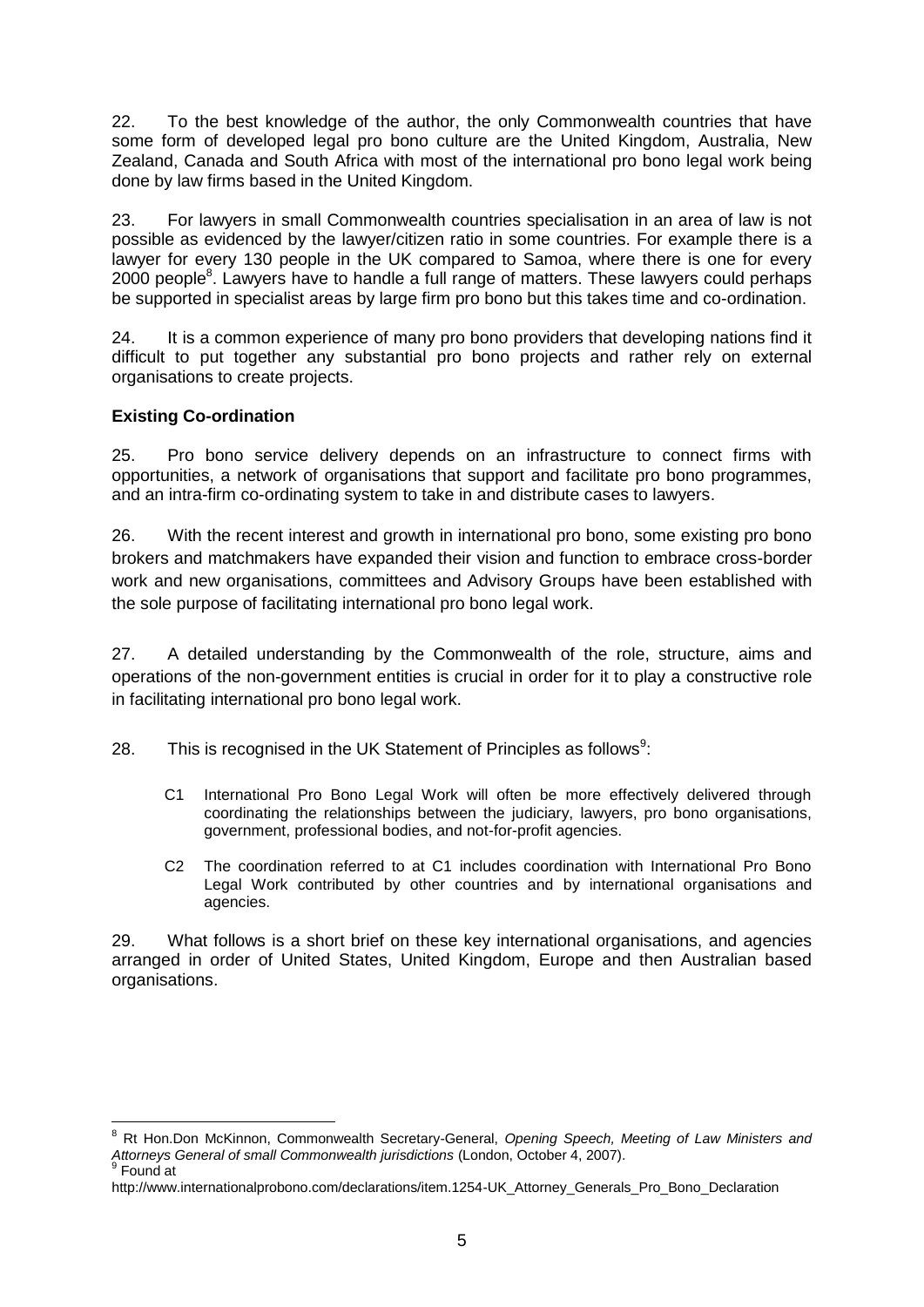#### *U.S based organisations*

*American Bar Association (ABA) Rule of Law Initiative (ROLI)<sup>10</sup>*

30. The ABA ROLI is a public service project of the American Bar Association dedicated to promoting the rule of law around the world. Now in its 20th year, it operates in Africa, Asia, Europe and Eurasia, Latin America and the Caribbean, and the Middle East and North Africa. It has operated in Commonwealth countries such as Rwanda and Nigeria. It is a programme of individual volunteering - judges, attorneys, law professors and legal specialists. The programme "only considers professionals with a minimum of five years of relevant experience, a high level of energy and initiative, strong interpersonal skills, and relevant substantive legal expertise. International experience and foreign language skills are preferred, but not always required."<sup>11</sup>

31. All volunteer participants serving over 90 days receive a generous support package that covers travel, housing and general living and business expenses. In-country foreign language training and medical evacuation are also included. Participants serving for shorter periods will receive a similar, but less comprehensive, package.

32. Legal Specialists reside in host countries for varying periods of time, and work closely with legal professionals, local governments, non-governmental organisations, law schools, and other institutions to identify legal reform priorities and implement technical assistance projects.

33. The ABA ROLI works in seven major programme areas: access to justice and human rights; anti-corruption and public integrity; criminal law reform and anti-human trafficking; judicial reform; legal education reform and civic education; legal profession reform and women's rights.

#### *Lawyers Without Borders (LWOB)<sup>12</sup>*

34. LWOB is a US-based organisation which claims the world"s largest number of volunteer lawyers from around the world who are interested in international pro bono projects and initiatives. LWOB was established in January 2000 to create a global association of lawyers committed to pro bono service, both at home and abroad, with large numbers of lawyers from the United States, Canada and the United Kingdom. At any given time up to 100 lawyers from around the world have been involved in one aspect or another of LWOB or its international programming.

35. LWOB"s goal is to provide support to rule-of-law projects and initiatives in human rights and global capacity building through the use of individual pro bono lawyers. They bring together pro bono lawyers from large firms, the private bar, in-house counsel and NGOs from around the world. Although having a global focus LWOB has a history of helping many Commonwealth nations especially in the African region.

#### *Lex Mundi*<sup>13</sup>

36. The Lex Mundi Pro Bono Foundation was created in 2006 in the United States. Its mission is to provide social entrepreneurs with access to first class legal advice and to strengthen the rule of law. It is a "matchmaker" and does not practice law. Drawing upon its global network of 160 top-tier business law firms in 100 countries and 560 offices, the

<u>.</u>

<sup>&</sup>lt;sup>10</sup> Se[e http://www.abanet.org/rol/](http://www.abanet.org/rol/) for detail

 $11$  Ibid.

<sup>12</sup> [http://www.lawyerswithoutborders.org/Pages/Default.aspx,](http://www.lawyerswithoutborders.org/Pages/Default.aspx) last visited 10 May 2010

<sup>13</sup> [http://www.lexmundiprobono.org/lexmundiprobono/Default.asp,](http://www.lexmundiprobono.org/lexmundiprobono/Default.asp) last visited 10 May 2010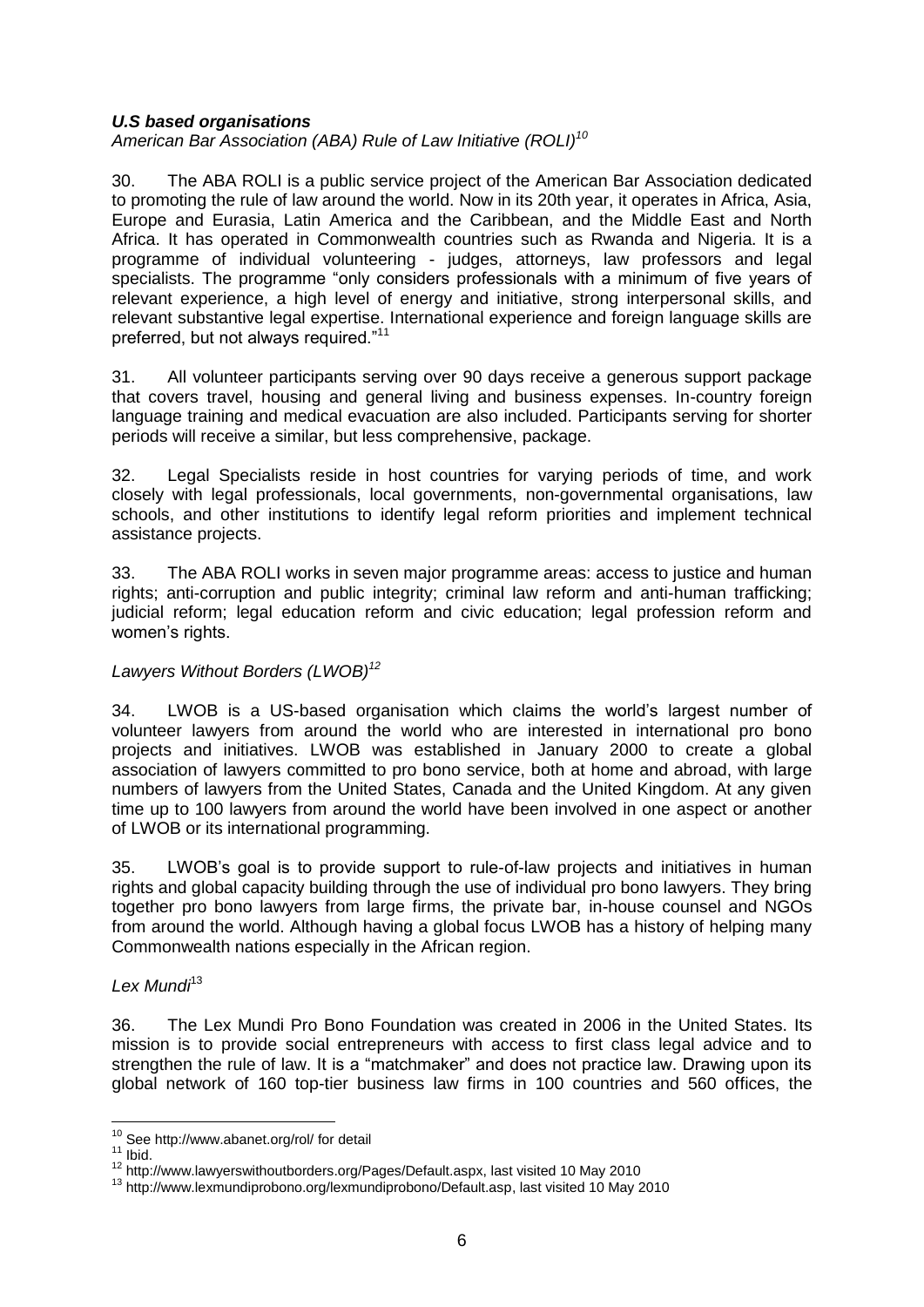Foundation finds experienced lawyers willing to provide pro bono legal services to social entrepreneurs and fields teams of experts to work on selected legal reform projects. It is the Foundation"s belief that supporting social entrepreneurship has an enormous positive impact on the poor and disenfranchised. Lex Mundi"s website indicates that more than 200 social entrepreneurs have been matched with Lex Mundi law firms and lawyers around the globe since inception. Some of these projects are in Commonwealth countries, such as India and South Africa.

*New Perimeter<sup>14</sup>*

37. New Perimeter is a non-profit subsidiary established by the international firm DLA Piper and is dedicated exclusively to long-term international pro bono work. It represents a strategic approach by this firm. New Perimeter gives DLA Piper lawyers the chance to take part in challenging projects such as developing compliance systems for a non-profit that fights HIV/AIDS, tuberculosis and malaria around the world; developing a worldwide system of food banks; and setting up a human rights centre in South Africa.

38. An example of the work carried out by the subsidiary includes working closely with a Kosovar advisory group to successfully structure and draft new laws to introduce an independent judiciary and system of prosecution in Kosovo and working with the interim government to approve the legislation they helped draft and provide technical assistance directly to the new Ministry of Justice regarding the implementation of these laws.

#### *UK based organisations*

#### *International Bar Association*

39. The International Bar Association ("IBA") brings together local and international professionals involved in pro bono. It was formed in 1947 in New York with 34 bar associations, inspired by the United Nations and with the aim of supporting the establishment of law and administration of justice worldwide. The International Bar Association has gained recognition as the global representative of the legal profession. Current membership is over 30,000 individual lawyers and 198 bar associations and law societies from across the globe with offices in London, Sao Paolo, Brazil, Dubai and the UAE.

40. The IBA developed a website dedicated to international pro bono information and coordination in 2009 managed by the IBA London office. It provides resources such as guidelines, projects and training materials to assist those interested in participating in pro bono. It also provides news and regular updates of what other professionals are doing both internationally and locally as well as providing an extensive directory of links to various pro bono websites<sup>15</sup>. This site contains a full set of declarations and definitions of pro bono from around the world.

41. The IBA drafted the IBA Pro Bono Declaration approved by the IBA Council in October 2008. The Declaration "reaffirms the legal profession's commitment to pro bono legal service, as an integral part of the profession" and "calls on lawyers, law firms and bar associations to provide pro bono legal service, which is work by a lawyer of a quality equal to that afforded to paying clients, without remuneration or expectation of remuneration, and principally to benefit poor, underprivileged or marginalized persons or communities or the organizations that assist them."<sup>16</sup>

1

<sup>14</sup> Se[e http://www.newperimeter.com/home.aspx](http://www.newperimeter.com/home.aspx) for details

<sup>15</sup> [http://www.internationalprobono.com/,](http://www.internationalprobono.com/) last visited 9 May 2010

<sup>16</sup> <http://www.internationalprobono.com/declarations/> numbered paras 1 and 2.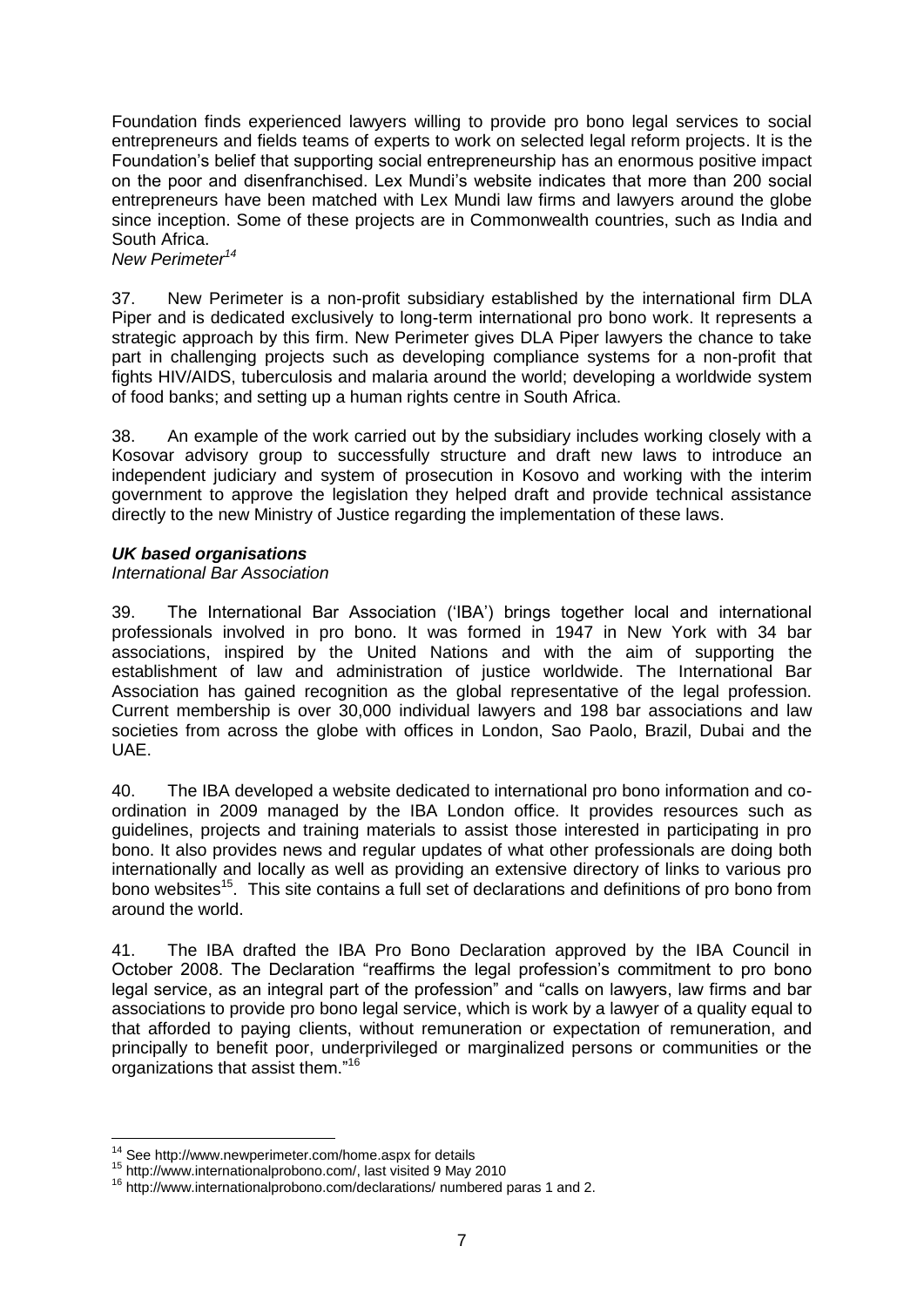42. The Declaration encourages "… governmental and non governmental organizations to participate in pro bono legal service, and invites them to *use and contribute* content to the information resources developed by the IBA in this field, notably the web sites [www.internationalprobono.com,](http://www.internationalprobono.com/) [www.ibaprobono.com](http://www.ibaprobono.com/) and [www.roldirectory.org.](http://www.roldirectory.org/)"<sup>17</sup>

43. Through [www.ibaprobono.com](http://www.ibaprobono.com/) the IBA conducts an online matchmaking service where IBA Member Bar Associations and Soros Foundations<sup>18</sup> registered with the IBA may use this site to submit requests for pro bono assistance from IBA Group Member Firms around the world and these firms may use this site to view and respond to requests from Member Bar Associations and Soros Foundations. Portions of this site are password protected and the author is not aware of the success or otherwise of this facility in making successful matches.

#### *Advocates for International Development (A4ID)<sup>19</sup>*

44. A4ID is a UK-based international development charity established in 2006 which aims to further the United Nations Millennium Development Goals<sup>20</sup>.

45. A4ID"s work focuses on three distinct areas: International Pro Bono; Education and Awareness Raising. The International Pro Bono area provides an international broker function (125 projects brokered in 2008-2009) and a Newly Qualified Lawyer"s Programme that places junior lawyers in developing countries during their qualification leave.

46. A4ID works through Development Partners (145 in 2008-2009) that include local and international NGOs, inter-governmental organisations, social enterprises, bar associations and law societies and developing country governments. A4ID receives requests for legal advice and assistance and matches them with lawyers who are able to assist. These "Legal Partners' (19 in 2008-2009) include a wide range of leading law firms and chambers in the UK and partnership is also available for in-house legal teams and legal academic institutions. Legal Partners pay membership fees. Commonwealth countries benefiting from A4ID"s work include Bangladesh, Botswana, Cameroon, Ghana, India, Kenya, South Africa and Sri Lanka.

#### *International Lawyers Project (ILP)<sup>21</sup>*

47. ILP is a legal pro bono initiative aimed at matching the willingness and availability of senior lawyers to pro bono opportunities, usually in an international context. Based in London it operates in association with International Senior Lawyers Project of the United States. One of its first tasks has been to set up a register of practising and retired lawyers. Volunteers" reasonable travel and accommodation costs are paid by ILP. Its founding sponsors include the London Magic Circle law firms.

#### *TrustLaw<sup>22</sup>*

<u>.</u>

48. TrustLaw is a new international vehicle for pro bono legal support and a hub of legal information, run by Thomson Reuters Foundation, the charitable arm of the world's leading provider of news and information. TrustLaw"s goal is to spread the culture of pro bono globally, taking it to countries where it is not common practice. It is managed from London.

<sup>&</sup>lt;sup>17</sup> Ibid. numbered para. 7

<sup>18</sup> Soros Foundations are autonomous institutions established in particular countries or regions to initiate and support open society activities. See<http://www.soros.org/about/foundations> for more detail.

[http://www.a4id.org/,](http://www.a4id.org/) last visited 10 May 2010

<sup>20</sup> These goals are sought to be achieved by 2015. See<http://www.un.org/millenniumgoals/> for details.

<sup>&</sup>lt;sup>21</sup> Se[e http://www.internationallawyersproject.org/](http://www.internationallawyersproject.org/) for details

<sup>22</sup> Se[e http://www.trust.org/trustlaw/membership/trustlaw.html](http://www.trust.org/trustlaw/membership/trustlaw.html) for details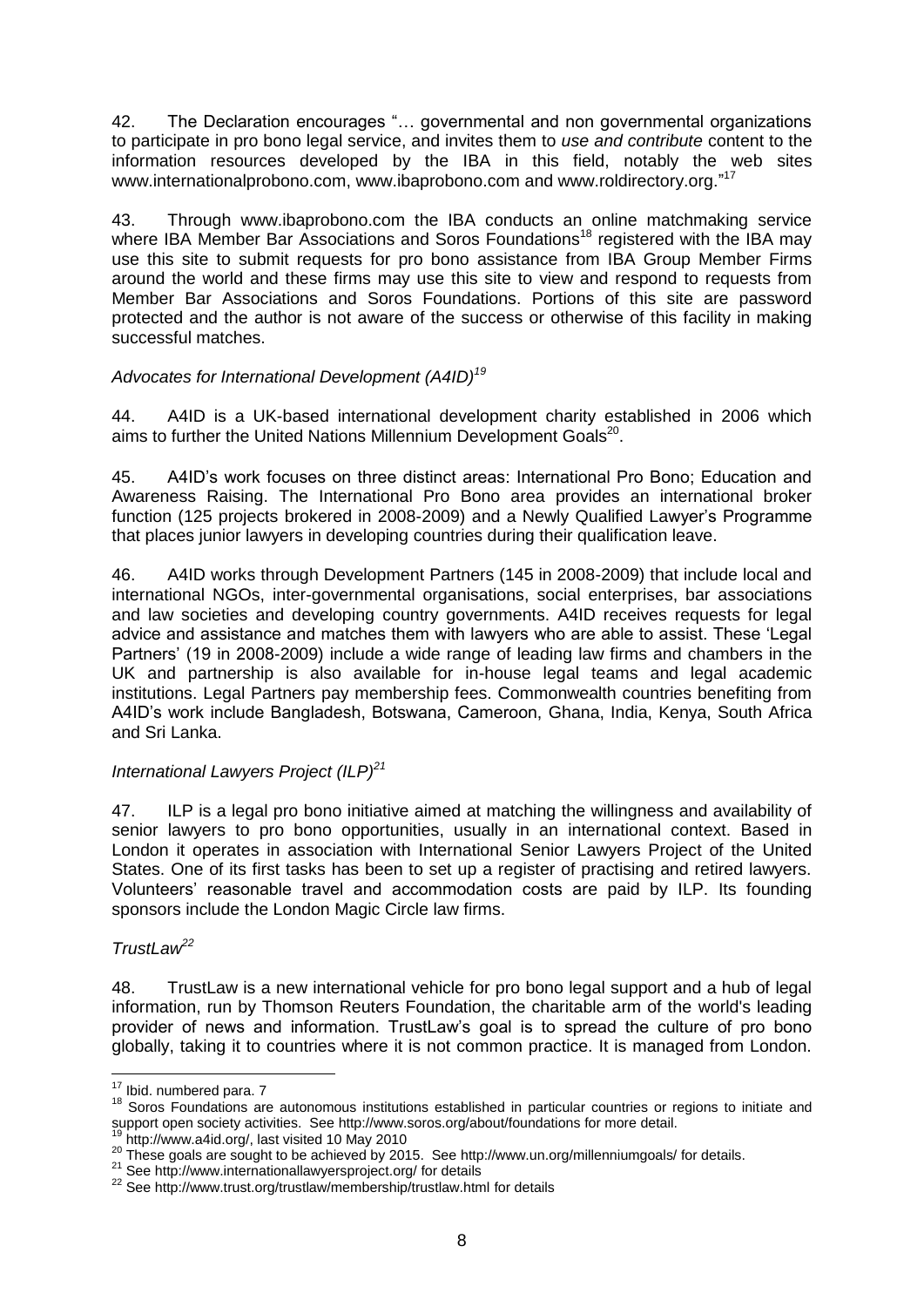The Thomson Reuters Foundation is a registered charity in Britain and the United States established in 1982 that developed the trust.org portal in 2009 that brings together international pro bono with an emergency information service to get critical information to survivors of natural catastrophes and a journalism and media training programme for journalists in developing countries.

49. TrustLaw Connect was launched in April 2010 and provides a matchmaking service between NGOs, social entrepreneurs (and possibly government agencies) seeking pro bono help and law firm members willing to provide pro bono legal services. Membership is free and Trust Law will vet all participants, both pro bono seeker and provider. The service will provide a case handler who collects information and ensures that requests are expressed in a correct way so as to seek legal advice. These opportunities will be placed on a website and notified to members in a weekly email.

50. TrustLaw will initially focus on good governance and anti-corruption issues, pulling together a variety of initiatives. The full TrustLaw website, a hub of news and information on anti-corruption, good governance and women's rights, is proposed to be launched in June 2010. It will feature a growing repository of information around anti-corruption and governance issues, including national legislation, international conventions, news, country profiles and law reviews, as well as from international institutions, law firms, governments, NGOs and others.

#### *Australian Organisations*

51. Although small in terms of facilitating international pro bono, within Australia there are a number of Public Interest Law Clearing Houses (PILCH)<sup>23</sup> whose members are mainly law firms that provide brokering services for both domestic and international matters and Australian Volunteers International, an agency that established Lawyers Beyond Borders<sup>24</sup> in 2009 to facilitate individual lawyers to volunteer to work in developing countries.

#### *European organisations*

#### *Public Interest Law Institute (PILI)<sup>25</sup>*

52. The Public Interest Law Institute (PILI) is an international NGO that advances human rights around the world by stimulating public interest advocacy and developing the institutions necessary to sustain it. PILI was founded in 1997 with the support of the Ford Foundation at Columbia University but now has its head office in Budapest, Hungary as its main focus is Europe. One of its core programmes is promoting pro bono and for the past three years it has hosted the European Pro Bono Forum<sup>26</sup>.

53. PILI has an advisory council led by its Honorary President, Lord Andrew Phillips of Sudbury and is co-chaired by Stephen Denyer (International Development Partner, Allen & Overy), Stuart Popham (Senior Partner, Clifford Chance) and Hugh Verrier (Chairman, White & Case). PILI has created a number of clearinghouses (in Hungary, Russia and China) that match up lawyers with NGOs that have legal challenges.

54. In 2006 it created the Global Clearinghouse that partners law firms in one country with NGOs in another. Lists of available matters are distributed monthly to its law firm partners.

<sup>1</sup>  $^{23}$  See www.pilch.org.au, [www.qpilch.org.au](http://www.qpilch.org.au/) and [www.pilchnsw.org.au](http://www.pilchnsw.org.au/) for details.

<sup>24</sup> Se[e http://www.lawyersbeyondborders.com/](http://www.lawyersbeyondborders.com/) for details.

<sup>25</sup> Se[e http://www.pili.org/](http://www.pili.org/) for details

<sup>26</sup> The European Pro Bono Forum is the only platform of its kind providing an international comparative perspective on pro bono practice in Europe. Now in its fourth year it will be held in Paris from 18-19 November 2010.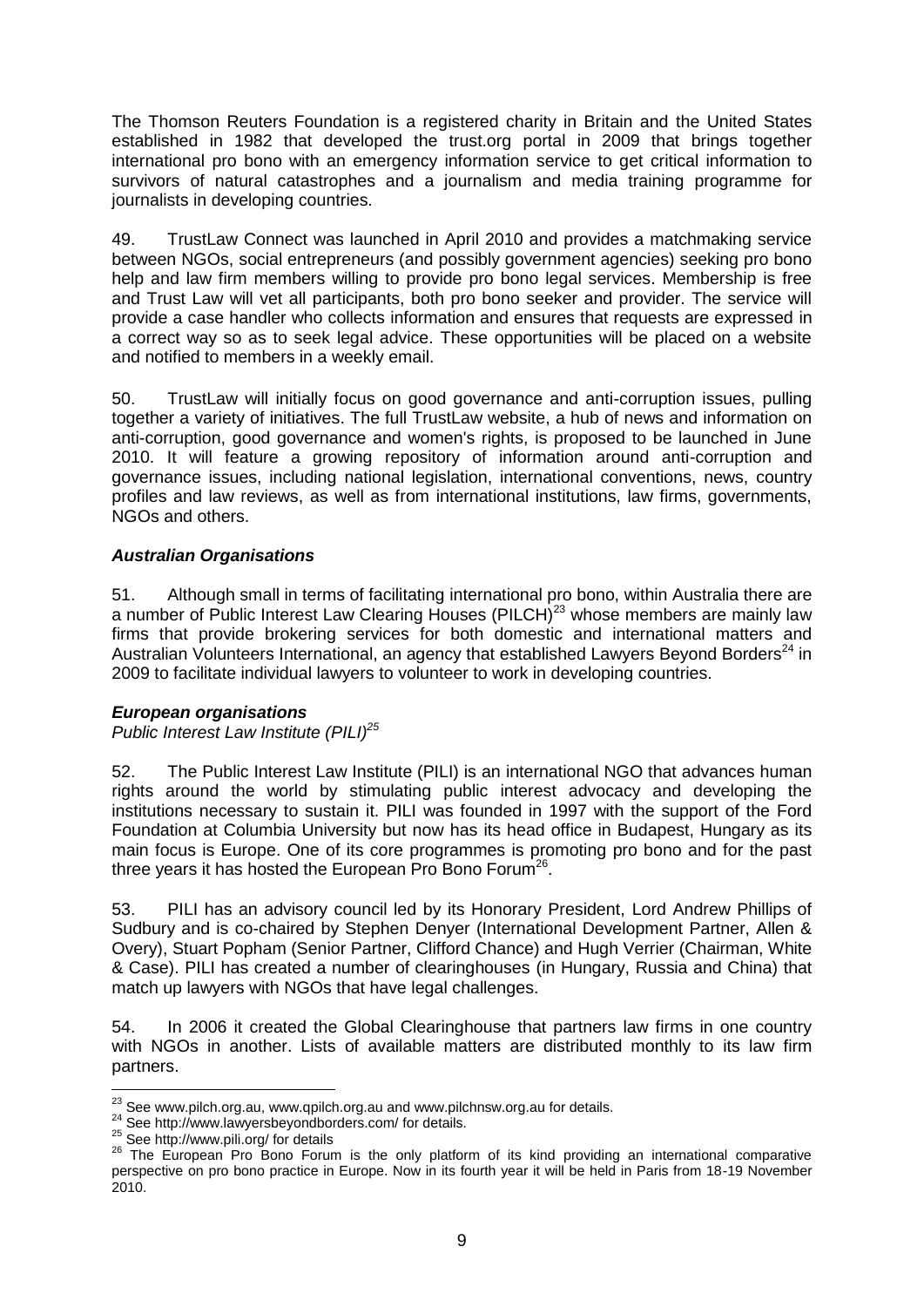#### **Existing Government Initiatives**

#### *UK Attorney-General's International Pro Bono Committee*

55. The UK Attorney General's International Pro Bono Committee was set up in January 2007. The Committee determined a Statement of Principles for International Pro Bono Legal Work in March 2009<sup>27</sup>. The statement has been endorsed by the Bar Council, the Institute of Legal Executives, the International Bar Association and the Law Society of England & Wales.

56. The Committee"s objectives are to promote the co-ordination of work in overseas countries to improve access to justice, to build capacity and capability in legal systems and to help to meet legal need. The Committee recognises that:

This will be achieved by improved coordination, both within the private sector and between the private and public sectors; by strategic mapping and matching of need, assistance, funding and capacity; by developing links with the governments and other relevant organisations of the recipient countries to reach better understanding of the context of the provision of assistance; and by promoting training and the sharing of practical support amongst the relevant groups and organisations $^{28}$ .

#### *Australian Attorney-General's International Pro Bono Advisory Group<sup>29</sup>*

57. The Advisory Group was established in July 2009 by the Commonwealth Attorney-General and the Minister for Foreign Affairs, to promote international pro bono work by Australia's legal profession, and identify linkages with the Government's international development assistance programmes. The Advisory Group brings together a range of private sector lawyers, Government and non-government agencies with expertise in international pro bono and development assistance work.

58. The Advisory Group has agreed to focus on three key priorities to promote and enhance international pro bono work:

- publicising international pro bono opportunities to the Australian legal community;
- supporting practitioners interested in international pro bono work; and
- promoting links between international pro bono providers, governments and NGOs.

These priorities will be pursued by:

- developing fact sheets on key issues and "lessons learnt" templates to report on international pro bono projects;
- creating a website portal to provide reference resources and links to brokers and clearing houses providing details of pro bono opportunities; and
- disseminating relevant information and "showcasing" successful international pro bono projects through law societies and bar councils.

<sup>&</sup>lt;u>.</u>  $27$  Ibid n10.

<sup>28</sup> ProBonoUK.net/International accessed 14 May 2010 at

<http://www.probonouk.net/index.php?id=resources&rid=30>

[http://www.ag.gov.au/www/agd/agd.nsf/page/International\\_Pro\\_Bono\\_Advisory\\_Group](http://www.ag.gov.au/www/agd/agd.nsf/page/International_Pro_Bono_Advisory_Group)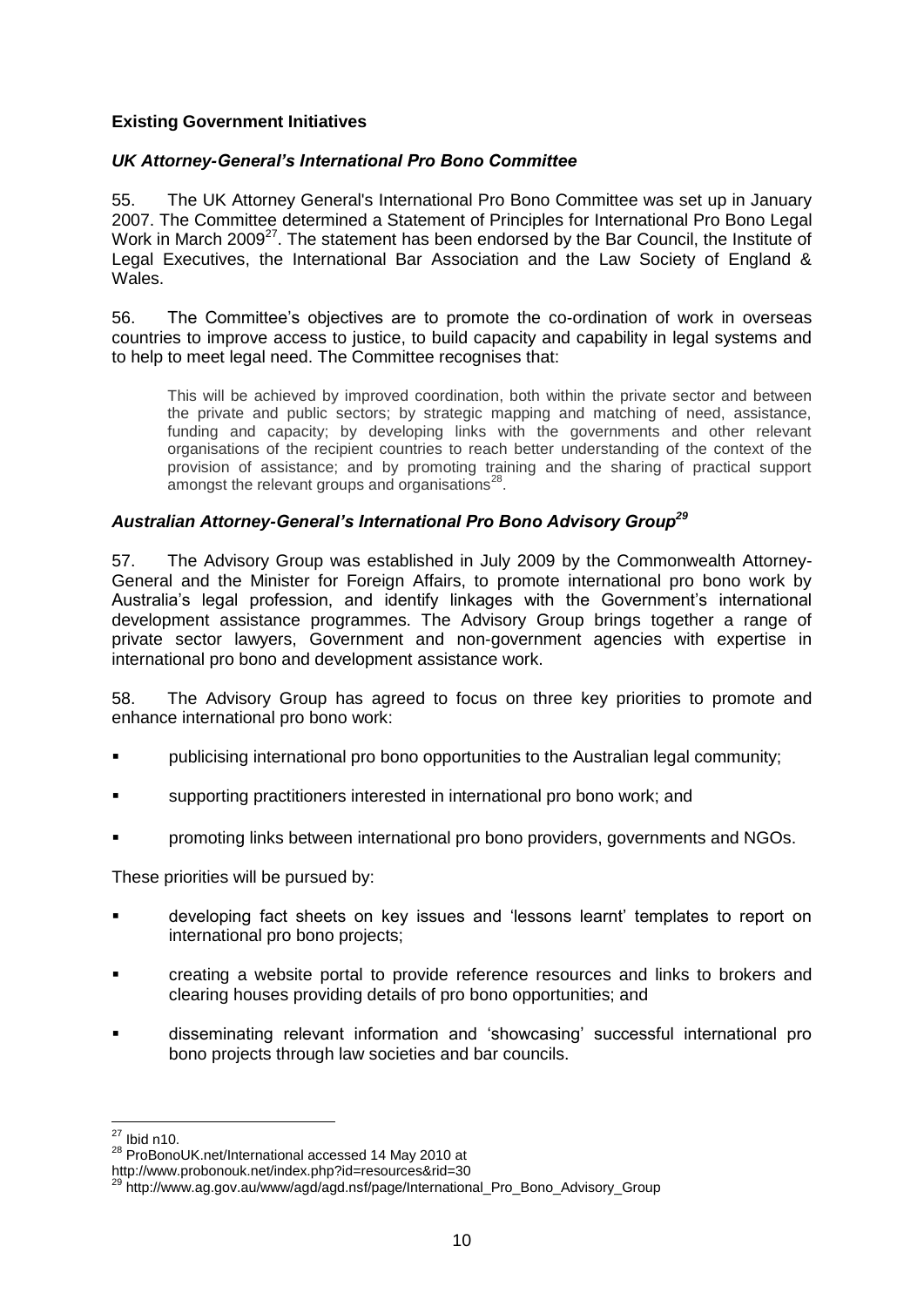#### **Conclusion**

59. The phenomenon of international pro bono legal work is relatively new. It is mainly driven by large law firms but also by human rights advocates. A common theme of existing programmes is building country capacity and improving access to justice and the rule of law in developing countries.

60. Pro bono is a limited resource. Its aim should be to address the greatest unmet need, an objective that can only be met through efficient information sharing and brokering between pro bono seekers and providers. Leveraging the pro bono contribution of private lawyers involves identifying cases of clear unmet legal need that match the skills sets and interests of pro bono providers and promises tangible outcomes. This is what attracts lawyers to do this work.

61. Lawyers and law firm"s capacity to help varies considerably from time to time and across areas of law and practice. Brokering between pro bono seekers and providers is a skilled and can be a complex activity. This is not a role for government.

62. Existing programmes that support and co-ordinate international pro bono legal work fall into two broad categories, those that place individual lawyers into programmes overseas and those that broker between pro bono seekers and pro bono providers being mainly large firms, many of them based in the United Kingdom or the United States. Some organisations (such as A4ID) run both categories of programme. Others do not. Governments should support both but be aware of the quite different services delivered by these programmes. There are already quite a number of these organisations that have gathered expertise and knowledge in the few years they have existed.

63. It is suggested that the approach of the Commonwealth to facilitating international pro bono work should be done in close co-operation with these existing co-ordinators and brokers.

64. Awareness across the legal profession of pro bono legal work needs to continue to be fostered. Commonwealth countries with a developed legal profession can play a role in raising awareness amongst members of the profession and acknowledging and thanking them for this work. The UK and Australian Attorney-General"s have already been successfully doing this.

- 65. Possible roles for the Commonwealth include:
- identifying instances of unmet legal need in developing Commonwealth countries that might reasonably be met by pro bono legal service providers;
- raising awareness in developing Commonwealth countries of how to seek pro bono legal services and the important role they can play in particular cases;
- an information sharing and awareness raising role which could involve establishing a website that guides pro bono seekers to organisations and programmes that may assist them to obtain pro bono legal assistance and highlights successful pro bono legal work. Such a website should provide links and be linked to all other pro bono facilitation websites;
- **Example 2** generally supporting members of the legal profession in their desire to undertake pro bono legal work. One practical idea that has arisen in Australia is for government to provide a disbursements assistance fund which helps offset the disbursements